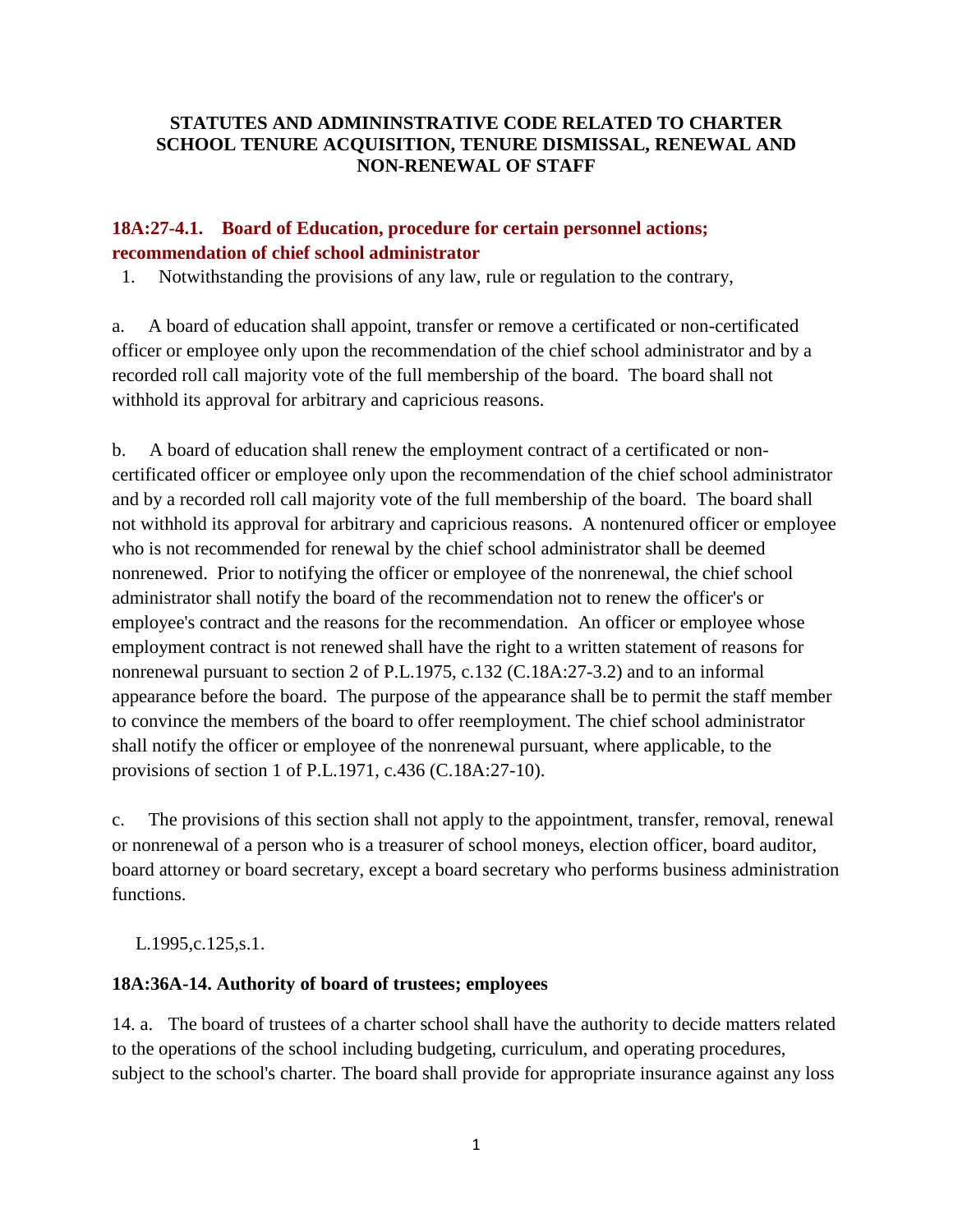or damage to its property or any liability resulting from the use of its property or from the acts or omissions of its officers and employees.

b. In the case of a currently existing public school which becomes a charter school pursuant to the provisions of subsection b. of section 4 of this act, all school employees of the charter school shall be deemed to be members of the bargaining unit defined in the applicable agreement and shall be represented by the same majority representative organization as the employees covered by that agreement. In the case of other charter schools, the board of trustees of a charter school shall have the authority to employ, discharge and contract with necessary teachers and nonlicensed employees subject to the school's charter. The board of trustees may choose whether or not to offer the terms of any collective bargaining agreement already established by the school district for its employees, but the board shall adopt any health and safety provisions of the agreement. The charter school and its employees shall be subject to the provisions of the "New Jersey Employer-Employee Relations Act," P.L.1941, c.100 (C.34:13A-1 et seq.). A charter school shall not set a teacher salary lower than the minimum teacher salary specified pursuant to section 7 of P.L.1985, c.321 (C.18A:29-5.6) nor higher than the highest step in the salary guide in the collective bargaining agreement which is in effect in the district in which the charter school is located.

c. All classroom teachers and professional support staff shall hold appropriate New Jersey certification. The commissioner shall make appropriate adjustments in the alternate route program in order to expedite the certification of persons who are qualified by education and experience.

d. A public school employee, tenured or non-tenured, may request a leave of absence of up to three years from the local board of education or State district superintendent in order to work in a charter school. Approval for a leave of absence shall not be unreasonably withheld. Employees on a leave of absence as provided herein shall remain in, and continue to make contributions to, their retirement plan during the time of the leave and shall be enrolled in the health benefits plan of the district in which the charter school is located. The charter school shall make any required employer's contribution to the district's health benefits plan.

e. Public school employees on a leave shall not accrue tenure in the public school system but shall retain tenure, if so applicable, and shall continue to accrue seniority, if so applicable, in the public school system if they return to their non-charter school when the leave ends. An employee of a charter school shall not accrue tenure pursuant to N.J.S.18A:17-2, N.J.S.18A:17-3, or N.J.S.18A:28-5, but shall acquire streamline tenure pursuant to guidelines promulgated by the commissioner, and the charter shall specify the security and protection to be afforded to the employee in accordance with the guidelines.

f. Any public school employee who leaves or is dismissed from employment at a charter school within three years shall have the right to return to the employee's former position in the public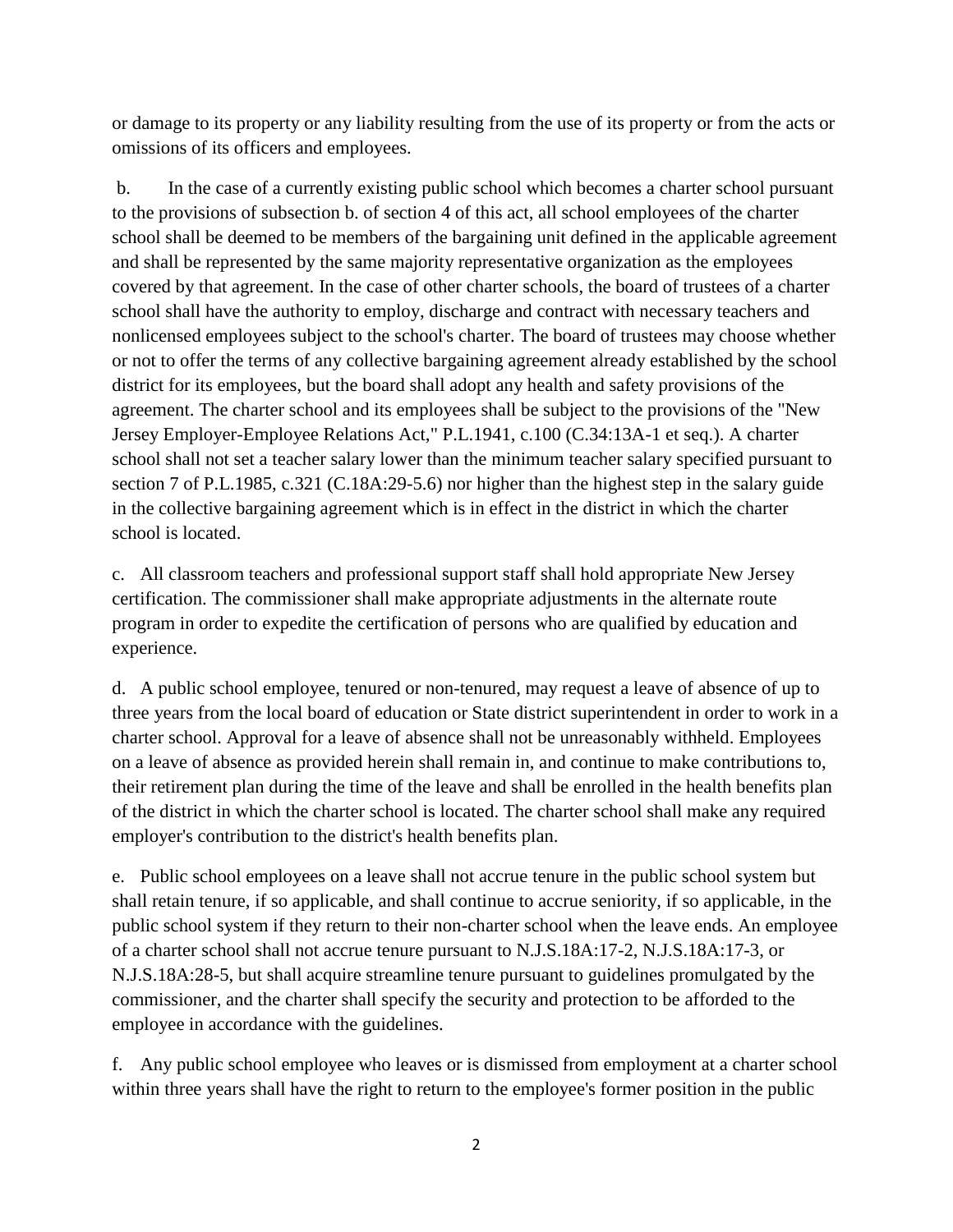school district which granted the leave of absence, provided the employee is otherwise eligible for employment in the public school.

L.1995,c.426,s.14.

# **6A:11-1.2 Definitions**

"Streamline tenure" means the tenure process for all charter school teaching staff members, janitors and secretaries who are either newly employed in a charter school or employed in a charter school while on leave from a district board of education.

# **6A:11-6.1 Tenure acquisition**

An employee of a charter school shall acquire streamline tenure pursuant to guidelines developed by the Commissioner. The charter school shall specify the security and protection to be afforded to the employee in accordance with the Commissioner's guidelines.

# **6A:11-6.2 Acquisition of streamline tenure**

(a) All teaching staff members, janitors, and secretaries shall acquire streamline tenure in a charter school after five consecutive full academic years of effective employment as determined by the Department-approved educator evaluation system established by each charter school and in accordance with the charter school's uniform policies and procedures. Streamline tenure policies shall be developed and adopted by each charter school's board of trustees prior to June 30, 2013.

(b) All teaching staff members, janitors, and secretaries who have acquired streamline tenure prior to June 30, 2013, shall retain streamline tenure status and shall not be dismissed or reduced in compensation except for inefficiency, incapacity, or conduct unbecoming.

(c) The Commissioner may void acquired streamline tenure status for all applicable charter school employees if stipulated in the terms of probation pursuant to N.J.A.C. 6A:11-2.4. 35

# **6A:11-6.3 Process for tenure disputes**

(a) The charter school board of trustees shall adopt a policy that establishes a uniform process, including procedures and timelines, for hearing streamline tenure disputes. The policies shall include, at a minimum:

1. Written notice to the employee of the charges;

2. An opportunity for the tenured employee to respond to the charges, including the right to request a hearing to dispute the charges; and

3. A process for the board of trustees to receive and consider, prior to issuing a decision, a record of the case's proceedings.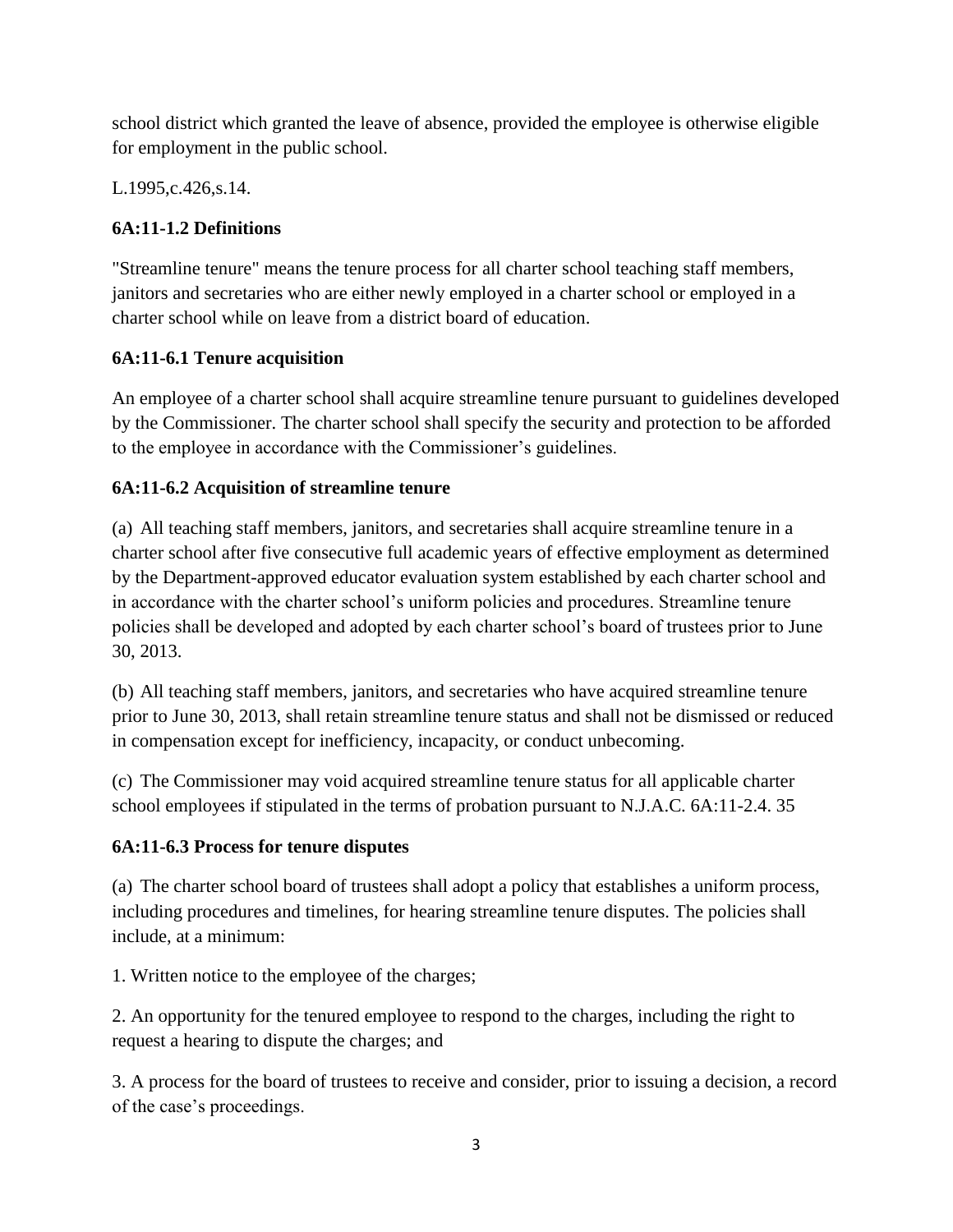(b) If a hearing is requested pursuant to (a)2 above, the tenured employee shall be provided with:

1. An opportunity to be represented by legal counsel;

2. A list of the charter school administration's witnesses no later than five days before the hearing; and

3. An opportunity to confront and cross-examine witnesses of the administration and to produce his or her own witnesses or affidavits.

(c) If disputed, the party issuing the tenure charges shall have the burden of substantiating the charges by a preponderance of competent and credible evidence.

(d) A hearing held pursuant to (a) above shall be completed no later than 30 days after the charter school board of trustees' receipt of the tenured employee's response to the charges, barring any unforeseen circumstances warranting an extension of such time. The hearing shall result in a determination by the board of trustees as to whether the charges have been substantiated by a preponderance of competent and credible evidence in the record and whether the tenured employee shall be dismissed or reduced in compensation.

(e) A written decision reflecting the board of trustees' determination whether to dismiss or reduce in compensation the tenured employee must be issued within 10 days of the determination. The written decision shall include, at a minimum:

- 1. A summary of evidence considered;
- 2. Factual findings relative to each charge; and
- 3. A determination whether each charge was substantiated.

### **6A:11-6.4 Appeals of tenure disputes**

(a) Upon receipt of the board of trustees' written decision finding that a charge has been substantiated, the aggrieved party shall have 15 days to submit to the Commissioner a written appeal of the board of trustees' decision. The aggrieved party shall serve the board of trustees with all briefs or papers filed with the Commissioner in connection with the appeal. The Commissioner may extend the time period for filing an appeal upon finding good cause if the request for an extension is received within the 15-day period provided for filing an appeal.

(b) Upon filing an appeal, the board of trustees may submit a response within 10 days of receiving all briefs or papers served by the aggrieved party and shall serve the aggrieved party with a response.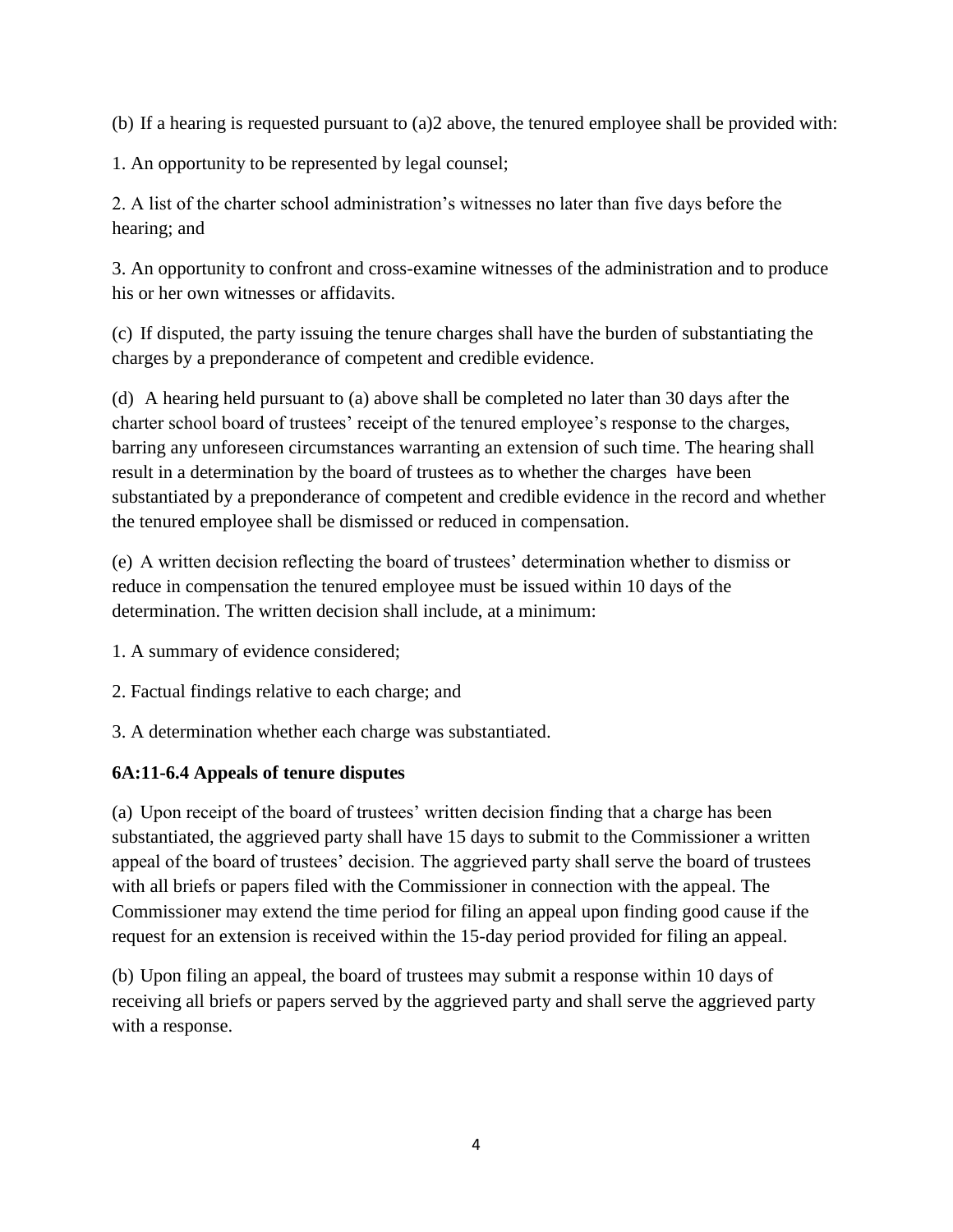(c) The Commissioner shall render a determination on the appeal within 45 days of receipt of the board of trustees' response. If no response is filed, the determination shall be issued within 45 days of the date the board or trustees' response is due.

(d) The Commissioner's decision shall constitute a final agency decision appealable to the New Jersey Superior Court Appellate Division.

#### **18A:27-10. Written offer or notice to nontenure teachers**

1. On or before May 15 in each year, each nontenured teaching staff member continuously employed by a board of education since the preceding September 30 shall receive either

a. A written offer of a contract for employment from the board of education for the next succeeding year providing for at least the same terms and conditions of employment but with such increases in salary as may be required by law or policies of the board of education, or

b. A written notice from the chief school administrator that such employment will not be offered.

L.1971,c.436,s.1; amended 1979,c.23,s.4; 1992,c.159,s.18; 1993,c.100,s.2; 1995,c.125,s.2

#### **18A:27-11. Failure to give timely notice of termination as offer of employment for next succeeding year**

 Should any board of education fail to give to any nontenure teaching staff member either an offer of contract for employment for the next succeeding year or a notice that such employment will not be offered, all within the time and in the manner provided by this act, then said board of education shall be deemed to have offered to that teaching staff member continued employment for the next succeeding school year upon the same terms and conditions but with such increases in salary as may be required by law or policies of the board of education.

L.1971, c. 436, s. 2, eff. Sept. 1, 1972.

#### **18A:27-12. Notice of acceptance; deadline**

 If the teaching staff member desires to accept such employment he shall notify the board of education of such acceptance, in writing, on or before June 1 in which event such employment shall continue as provided for herein. In the absence of such notice of acceptance the provisions of this article shall no longer be applicable.

L.1971, c. 436, s. 3, eff. Sept. 1, 1972. Amended by L.1979, c. 23, s. 5, eff. Feb. 8, 1979.

### **18A:27-3.2. Teaching staff member; notice of termination; statement of reasons; request; written answer**

 Any teaching staff member receiving notice that a teaching contract for the succeeding school year will not be offered may, within 15 days thereafter, request in writing a statement of the reasons for such nonemployment which shall be given to the teaching staff member in writing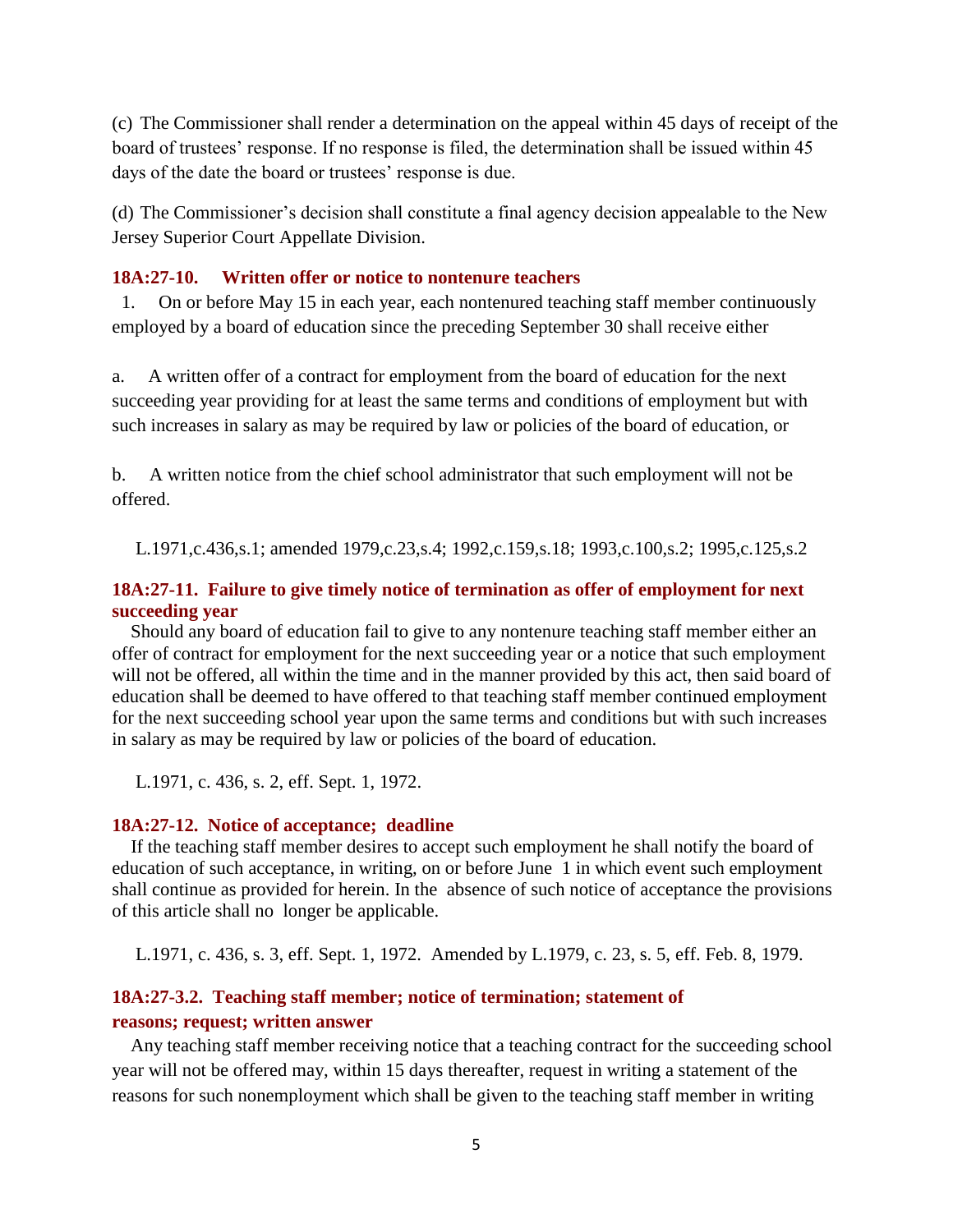within 30 days after the receipt of such request.

L.1975, c. 132, s. 2.

# **6A:10-8.1 Procedure for appearance of nontenured teaching staff members before a district board of education upon receipt of a notice of non-reemployment**

(a) Whenever a nontenured teaching staff member has requested in writing and has received a written statement of reasons for non-reemployment pursuant to N.J.S.A. 18A:27-3.2, he or she may request in writing an informal appearance before the district board of education. The written request shall be submitted to the district board of education within 10 calendar days of teaching staff member's receipt of the district board of education's statement of reasons.

(b) The informal appearance shall be scheduled within 30 calendar days from the teaching staff member's receipt of the district board of education's statement of reasons.

(c) Under the circumstances described in this section, a nontenured teaching staff member's appearance before the district board of education shall not be an adversary proceeding. The purpose of the appearance shall be to provide the staff member the opportunity to convince board of education members to offer reemployment.

(d) Each district board of education shall exercise discretion in determining a reasonable length of time for the proceeding, depending upon each instance's specific circumstances.

(e) Each district board of education shall provide to the employee adequate written notice regarding the date and time of the informal appearance.

(f) The nontenured teaching staff member may be represented by counsel or one individual of his or her choosing.

(g) The staff member may present on his or her behalf witnesses who do not need to present testimony under oath and shall not be cross-examined by the district board of education. Witnesses shall be called one at a time into the meeting to address the board and shall be excused from the meeting after making their statements.

(h) The proceeding of an informal appearance before the district board of education, as described in this section, may be conducted pursuant to N.J.S.A. 10:4-12.b(8).

(i) Within three days following the informal appearance, the district board of education shall notify the affected teaching staff member, in writing, of its final determination. The district board of education may delegate notification to the chief school administrator or board secretary.

# **18A:27-10.1 Findings, declarations relative to teaching paraprofessionals.**

1. The Legislature finds and declares that as school districts that receive federal funding under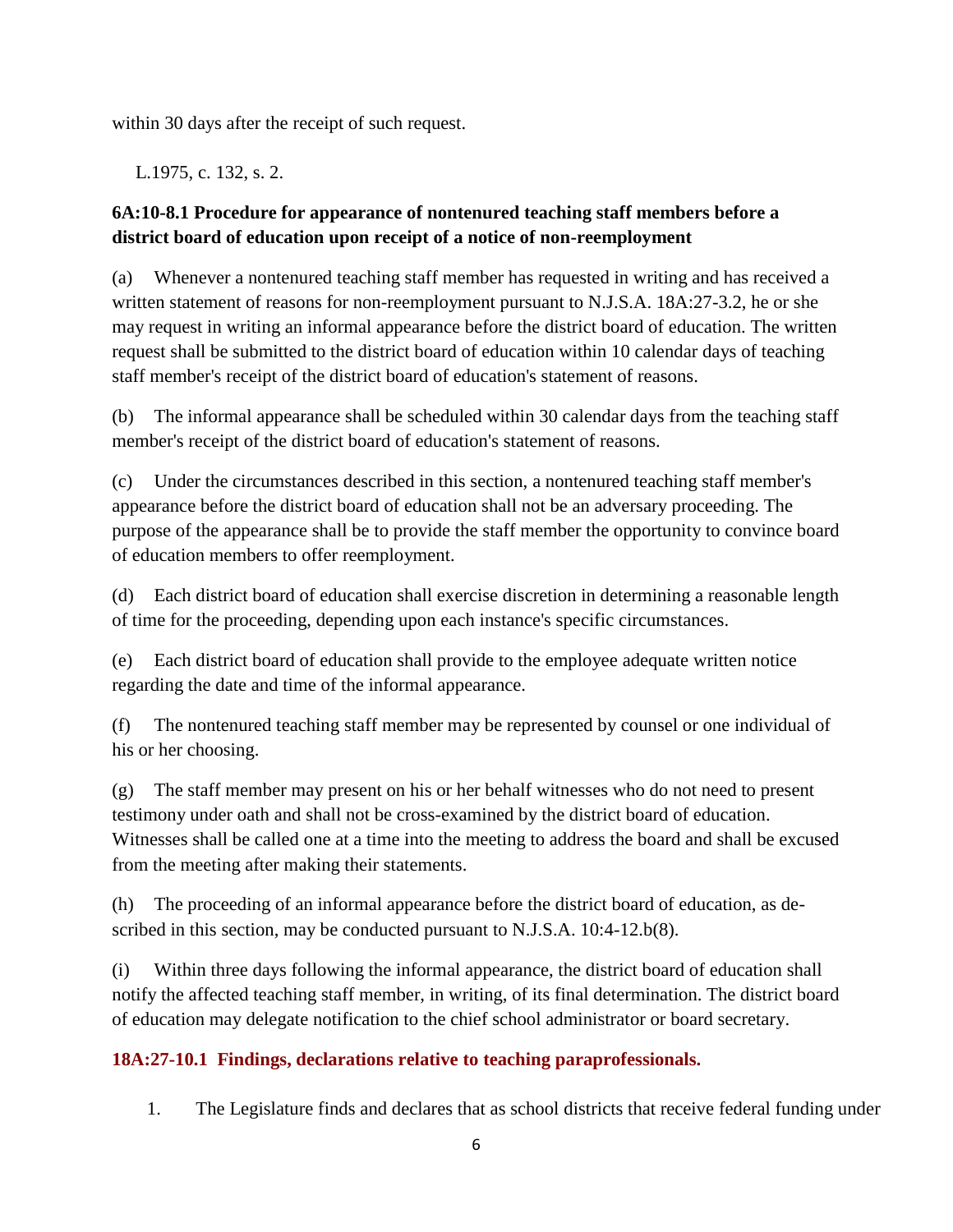Title I of the Elementary and Secondary Education Act of 1965 (20 U.S.C. s.6301 et seq.) come under greater pressure to meet standards and demonstrate higher student performance, teachers in those districts are being forced to focus more on curriculum and student test preparation. In response to this pressure, the paraprofessionals that assist teachers are assuming greater responsibility for supporting students in the classroom and the school environment. Paraprofessionals perform a critically important role in providing a thorough and efficient education to the State's public school students. It is therefore fitting and proper to establish measures to enhance employment stability and promote professional development for these individuals.

L.2009, c.227, s.1.

### **18A:27-10.2 Contract, written notice relative to employment of paraprofessional.**

2. a. As used in this section, "paraprofessional" means an individual who is employed in a school district as a school aide or classroom aide who assists a teaching staff member with the supervision of pupil activities.

b. On or before May 15 in each year, a paraprofessional continuously employed since the preceding September 30 in a school district that receives funding under Title I of the federal Elementary and Secondary Education Act of 1965 (20 U.S.C. s. 6301 et seq.) shall receive either:

(1) a written offer of a contract for employment from the board of education for the next succeeding year providing for at least the same terms and conditions of employment but with such increases in salary as may be required by law or policies of the board of education; or

(2) a written notice from the chief school administrator that employment will not be offered.

L.2009, c.227, s.2.

### **18A:27-10.3 Dismissal, reduction in compensation; conditions.**

3. a. As used in this section, "paraprofessional" means an individual who is employed in a school district as a school aide or classroom aide who assists a teaching staff member with the supervision of pupil activities.

b. A paraprofessional employed in a school district that receives funding under Title I of the federal Elementary and Secondary Education Act of 1965 (20 U.S.C. s.6301 et seq.) shall be dismissed or reduced in compensation during the term of a contract only for just cause, and may not be dismissed for arbitrary or capricious reasons. A paraprofessional who is dismissed or reduced in compensation shall receive notice of the basis for the dismissal or reduction in compensation and have an opportunity to be heard.